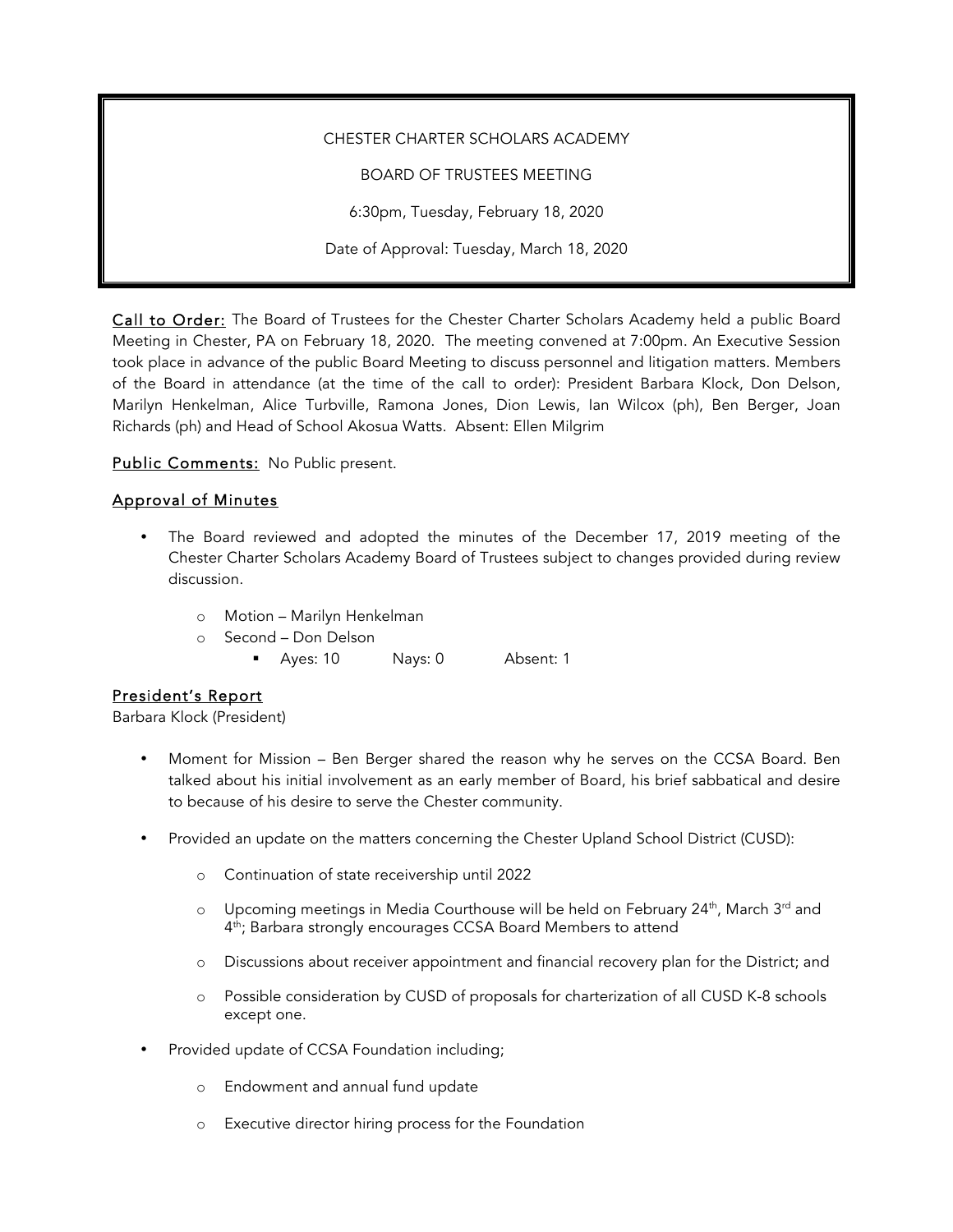- o Friend-raising event on March 11th hosted by Foundation Board member Mandy Kennedy
- o Judy Owen and Barbara developed a class with Christine Ellis (Health Science Coordinator) for Health Science class for students.
- Don Delson provided update of the Endowment campaign
	- o Cultivation Event will be held on May 15<sup>th,</sup> WAWA will be sponsoring, hoping for other prospects.
	- o Shared new campaign name, CCSA; From K to Life.
	- o Asked Board Members to share 2-3 candidates to approach about their interest in the silent phase of the campaign.

## Academic Excellence

Marylyn Henkelmen

- Shared Minutes from the Academic Excellence Committee Meeting;
- Discussed the Ready to Succeed initiative that be expanded to include parent workshops and parent resources.

## Financial Report

Alice Turbiville (Finance Committee, Chair)

- Discussed the Condensed Statement of Revenue, Expenses and Changes in Fund Balances as of February 18, 2020 for Board members to review.
- Discussed the 7 Year Projection and long range plan as of February 4, 2020.
- Discussed the idea of Building a reserve for outplacement of students, debt payments and debt covenants

### **Facilities**

Don Delson-Safety Committee and Facilities

- Discussed ideas for space including; external modular structures vs. permanent residency.
- Provided a reminder of the Board Members on the Safety and Facilities Committee; Don Delson, Ramona Jones, Alice Turbiville, Barbara Klock, Ellen Milgrim.

# School Report

Akosua Watts (Head of School)

- Shared school highlights including:
	- o Open Enrollment and Re-Enrollment process for 2020-2021 school year;
	- o School Lottery will be held on Friday, March 13, 2020 to generate the waiting list / order of acceptance for all grades
	- o High-school students have been taking on-going campus tours
	- o Former graduate came back to share his experience in the Army
	- o Shared that a surgical robot will be at CCSA